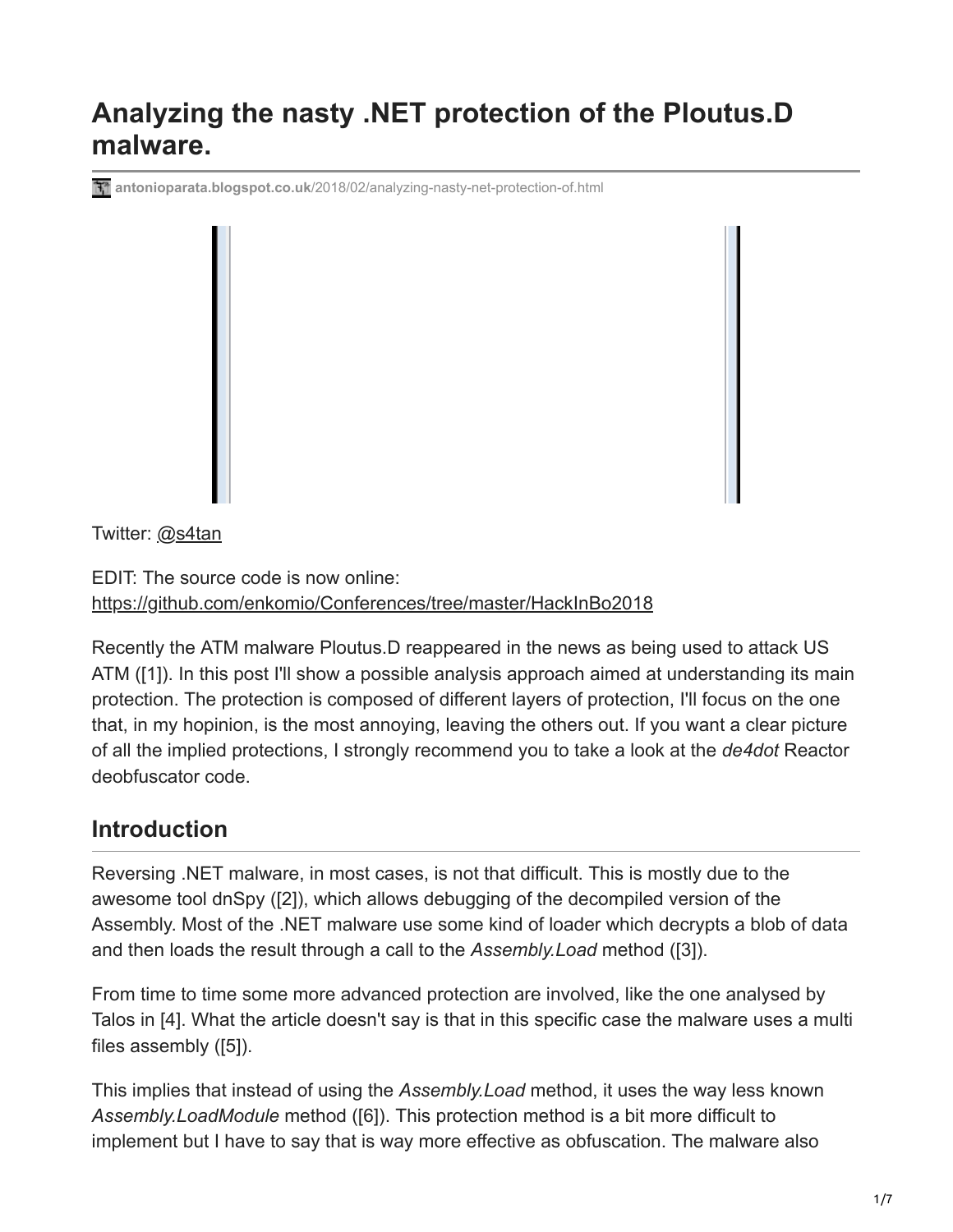encrypt the method bodies and decrypt them only when necessary. This protection is easily overcome by calling the "*Reload All Method Bodies*" command in dnSpy at the right moment (as also showed in the Talos article).

Ploutus.D is also protected with an obfuscator which encrypts the method bodies and decrypts them only when necessary. The protector used is *.NET Reactor* ([7]) as also pointed out in a presentation by Karspersky ([8]). This particular protection is called *NecroBit Protection*, and from the product website we can read that:

NecroBit is a powerful protection technology which stops decompilation. NecroBit replaces the CIL code within methods with encrypted code. This way it is not possible to decompile/reverse engineer your method source code.

The difference with the previous case is that if we try to use the "Reload All Method Bodies" feature in dnSpy, it will fail (this is not technically correct since there is nothing to reload as we will see).

## **Reversing Ploutus.D obfuscation**

To write this blog post I have reversed the sample with MD5 ae3adcc482edc3e0579e152038c3844e. When I start to analyse a .NET malware, as first task I ran my tool **[Shed](https://github.com/enkomio/shed)** ([9]) in order to have a broad overview of what the malware does and to try to extract dynamically loaded Assemblies. In this case I was able to extract some useful strings (like the configured backend usbtest[.]ddns[.]net) but not the Assembly with the method bodies decrypted (however this is not an error and as we will see it is the correct behaviour).

The next step is to debug the program with dnSpy. If you run it the following Form will be displayed:

| <sup>a</sup> TeamViever:0   |            | $\begin{array}{ c c c c c }\hline \multicolumn{3}{ c }{\textbf{a}} & \multicolumn{3}{ c }{\textbf{a}} & \multicolumn{3}{ c }{\textbf{a}}\\ \hline \multicolumn{3}{ c }{\textbf{b}} & \multicolumn{3}{ c }{\textbf{b}} & \multicolumn{3}{ c }{\textbf{b}} & \multicolumn{3}{ c }{\textbf{b}}\\ \hline \multicolumn{3}{ c }{\textbf{b}} & \multicolumn{3}{ c }{\textbf{b}} & \multicolumn{3}{ c }{\textbf{b}} & \multicolumn{3}{ c }{\textbf{$ |
|-----------------------------|------------|----------------------------------------------------------------------------------------------------------------------------------------------------------------------------------------------------------------------------------------------------------------------------------------------------------------------------------------------------------------------------------------------------------------------------------------------|
| User<br>Wfi<br>Admin<br>Reg |            |                                                                                                                                                                                                                                                                                                                                                                                                                                              |
| $OSD+$<br>Copy              | TeamViewer | Instalar                                                                                                                                                                                                                                                                                                                                                                                                                                     |
|                             |            |                                                                                                                                                                                                                                                                                                                                                                                                                                              |
|                             |            |                                                                                                                                                                                                                                                                                                                                                                                                                                              |
|                             |            |                                                                                                                                                                                                                                                                                                                                                                                                                                              |
|                             |            |                                                                                                                                                                                                                                                                                                                                                                                                                                              |
|                             |            |                                                                                                                                                                                                                                                                                                                                                                                                                                              |
|                             |            |                                                                                                                                                                                                                                                                                                                                                                                                                                              |
|                             |            |                                                                                                                                                                                                                                                                                                                                                                                                                                              |
|                             |            |                                                                                                                                                                                                                                                                                                                                                                                                                                              |
|                             |            |                                                                                                                                                                                                                                                                                                                                                                                                                                              |
|                             |            |                                                                                                                                                                                                                                                                                                                                                                                                                                              |
|                             |            |                                                                                                                                                                                                                                                                                                                                                                                                                                              |
|                             |            |                                                                                                                                                                                                                                                                                                                                                                                                                                              |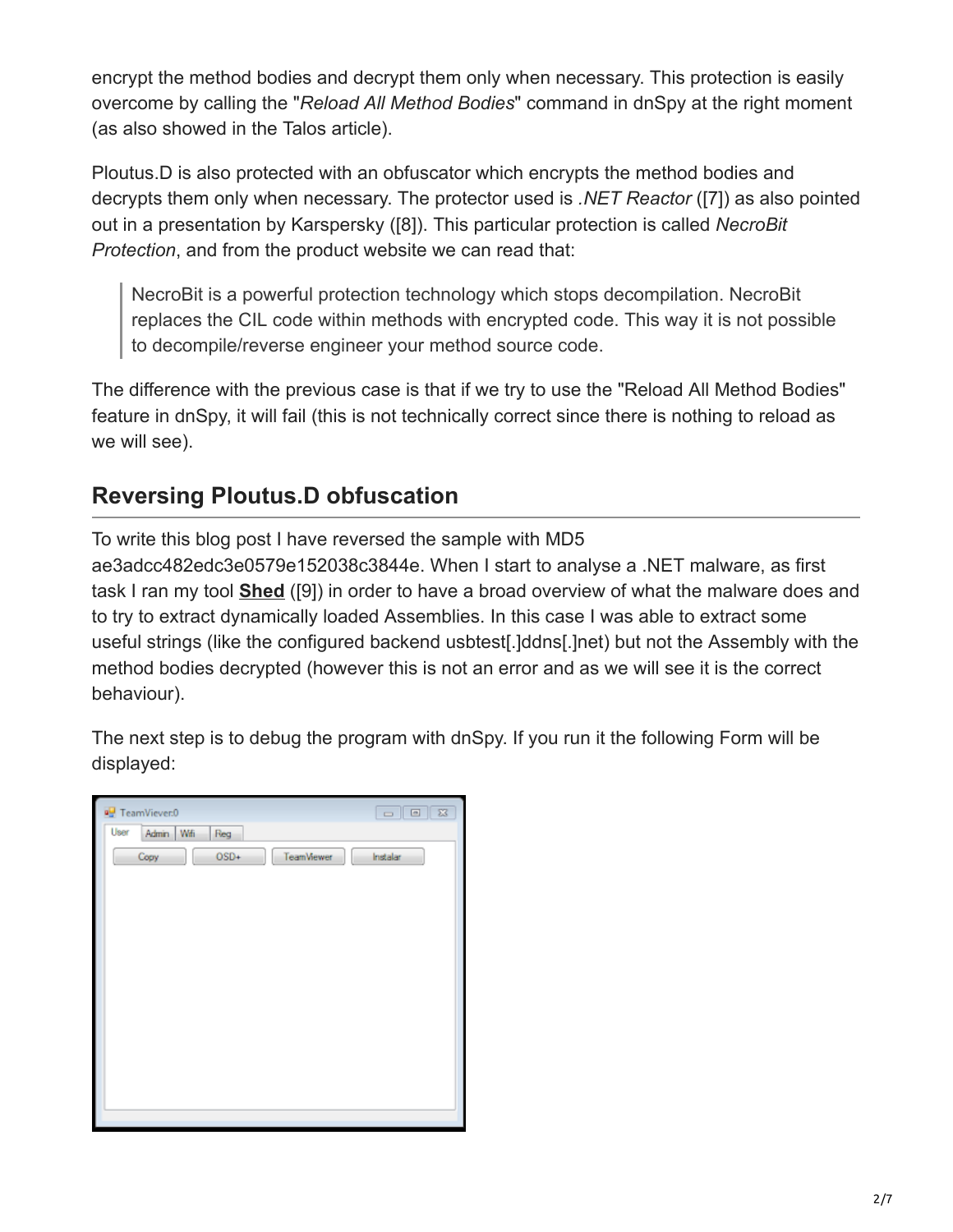I started to dig a bit on the classes that extend the Form class in order to identify which commands are supported. Unfortunately most of the methods of these classes are empty, as can be seen from the following screenshot:



It is interesting to note that all the static constructors are not empty. All of them are pretty simple (in some cases they have just one instruction), what it is interesting is that all of them call the same method: **P9ZBIKXMsRMxLdTfcG.Nf9E3QXmJD();**, which is marked as *internal unsafe static void Nf9E3QXmJD()*.

By analysing it, the thing start to get interesting since this method is pretty huge, especially since it implements a very annoying control flow obfuscation. It is interesting to notice that if we set a breakpoint on this method and re-start the debugging session, it is amongst the first methods invoked by the program. Scrolling through the code we can find the following interesting statement:

#### if

(P9ZBIKXMsRMxLdTfcG.Ax6OYTY7tiMf4Yu1B4(P9ZBIKXMsRMxLdTfcG.XnSi7dQe0TUTJbDcxg(P9ZBIKXMs "clrjit.dll"))

This piece of code is particularly interesting, since it tries to identify the *clrjit.dll* module. Once found, it identifies the CLR version, which in my case is 4.0.30319.0. Then, it extracts the resource *m7fEJg2w6sBe9LM3D3.i4tjc9Xt0Vhu5G72Uh*.

After a while the *getJit* string appears in the execution. This function is exported by *clrjit.dll* and it is a very important method since it allows to get a pointer to the *compileMethod* method. To know more about it you could refer to my Phrack article about .NET program instrumentation ([10]). We can also identify a call to the *VirtualProtect* method.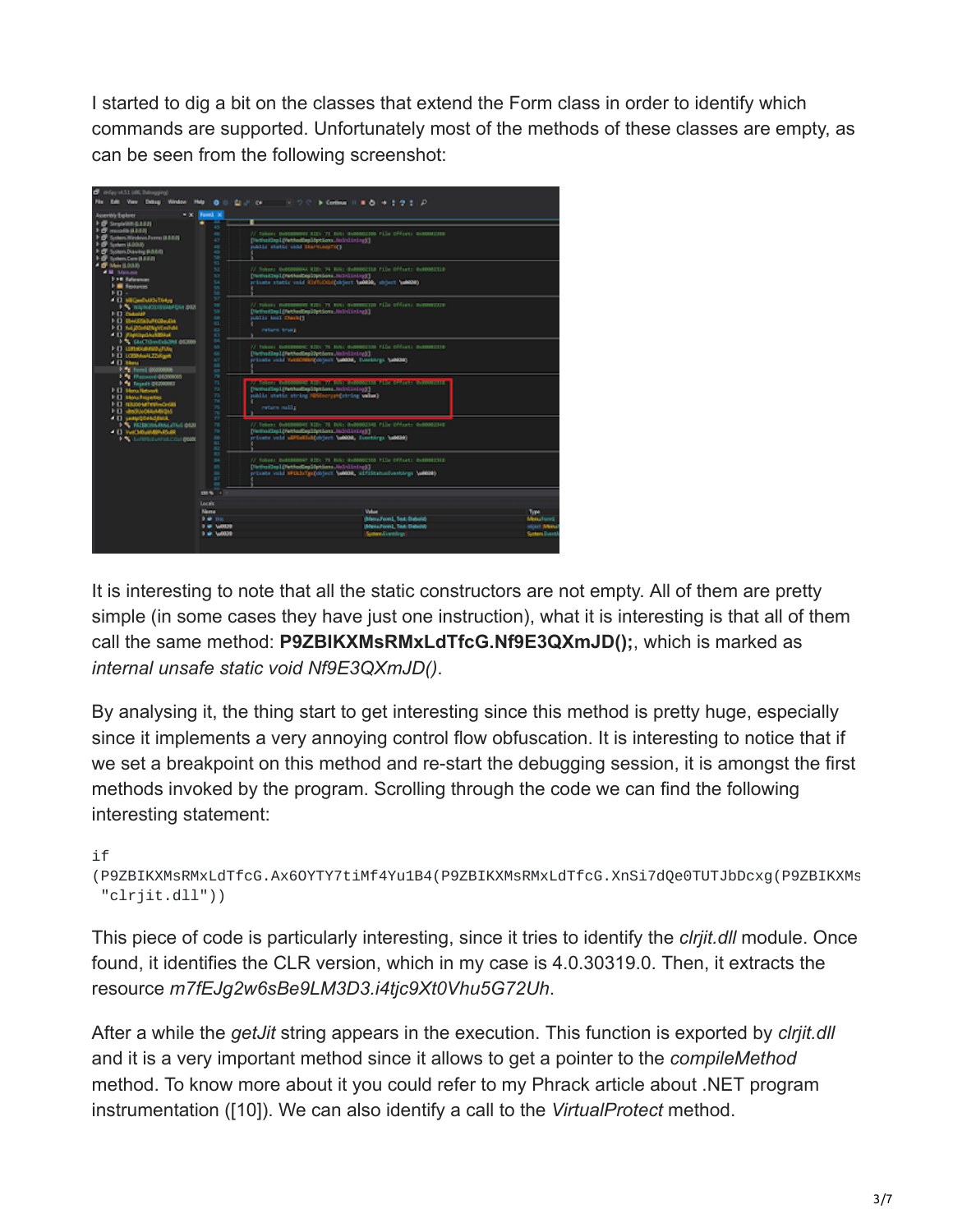With these information we can start to make some assumption, like that the malware hook the *compileMethod* method in order to force the compilation of the real MSIL bytecode. Let's verify our assumption, in order to do so we need to change tool, in particular we will use *WinDbg* with the *SOS extension* (if you want to know more about debugging .NET applications with WinDbg take a look at my presentaion [11]).

In order to inspect the program at the right moment, we will set an exception when the *clrjit.dll* library is loaded. This is easily done with the command:

sxe ld clrjit.dll

once that this exception is raised let's inspect the *clrjit* module as showed in the following image:



The *getJit* method is an exported by *clrjit* dll and returns the address of the *VTable* of an *ICorJitCompiler* object, where the first item is a pointer to the *compileMethod* method, as can be seen from the source code ([12]). But, since we don't trust the source code, let's debug the *getJit* method till the *ret* instruction and inspect the return value stored in *eax*:



as can be seen from the image above, the address of the *compileMethod* is at *0x70f049b0*. Now let's the program run until the main windows is displayed and then break the process in the debugger. Let's display again the content of the *VTable* (which was *0x70f71420*).

| $0:014$ dd $0x70f7142070$<br>00000000'70f71420 002a0000 70f018f0 70f3d0d0 70f54130<br>00000000 70f71430 70150100 70f5a720 70f54130 00000000 |  |  |
|---------------------------------------------------------------------------------------------------------------------------------------------|--|--|
|                                                                                                                                             |  |  |
| 0:014                                                                                                                                       |  |  |

As can be seen from the image above the value of the first entry of the *VTable* changed to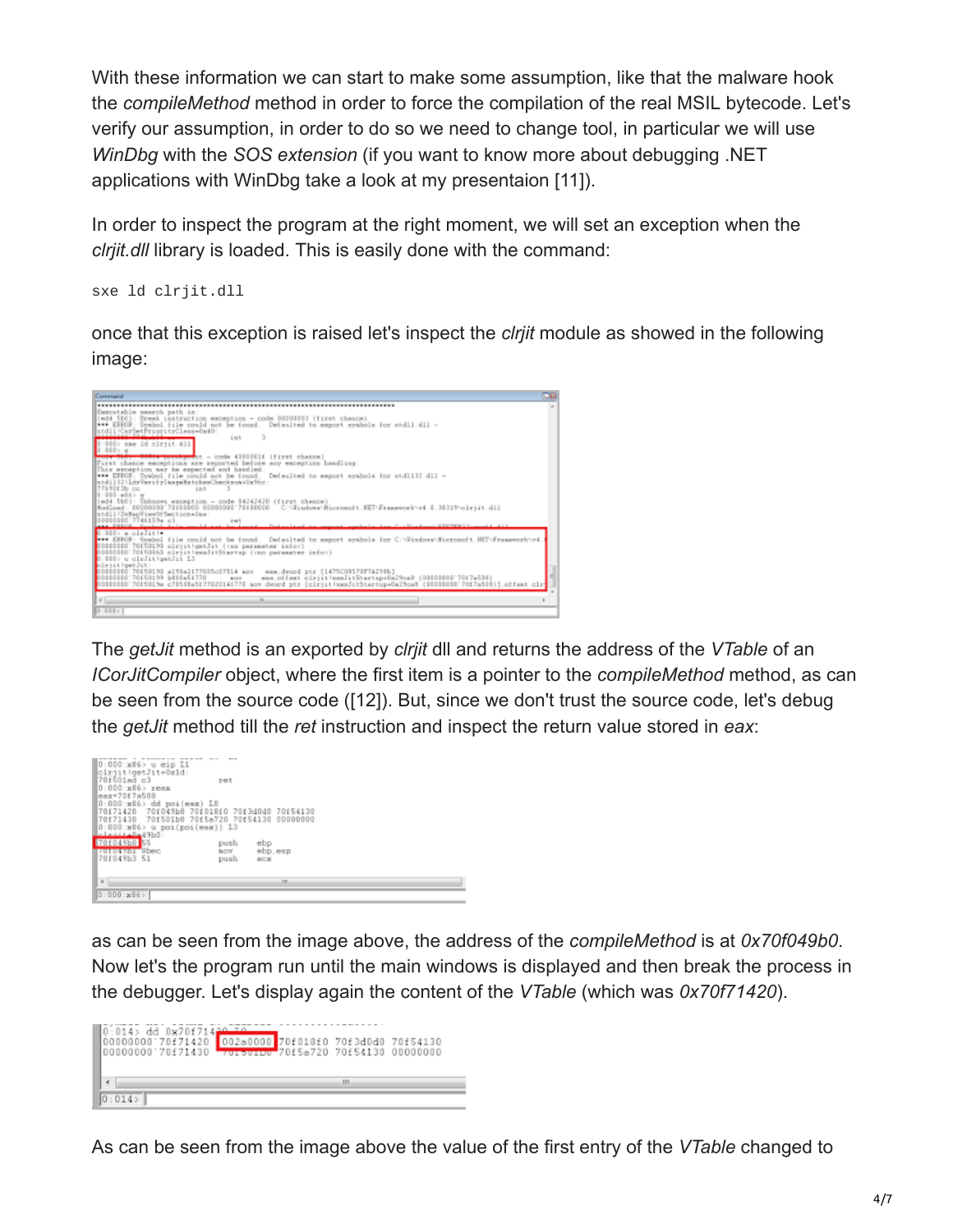from *0x70f049b0* to *002a0000*. So our assumption about the hooking of the *compileMethod* was right :)

Now we want to identify which method hooked the *compileMethod* method. To do this we will load the *SOS* extension (with the command *.loadby SOS clrjit*), set a breakpoint at the *compileMethod* method and when the brakpoint hits, type *!CLRStack* command to see which method was set as replacement. In order to trigger the *compileMethod* breakpoint I clicked on a random button in the interface.



from the image above we can spot that the interested method is *qtlEIBBYuV*. Find below the decompiled code of the metohd (I have renamed the argument names and added some comments):

What is interesting from the code above is that:

- it reads the address of the *COREINFO\_METHOD\_INFO* structure at (1)
- writes back the real MSIL bytecode at (2)
- updates the fields *ILCode* and *ILCodeSize* at (3) and (4)
- finally call the original *compileMethod* at (5)

In this way, it is sure that the correct MSIL code is compiled and executed (for more info on this structure please refer to [10,12]).

Finally, we have a pretty good understanding of how the real code is protected, now we can try to implement a simple program which dumps the real MSIL bytecode and rebuilds the assembly. The de4dot tool, instead, uses a different approach, which is based on emulating the decryption code of the method body and then rebuild the assembly.

## **Let's the code speak**

A possible approach to dump the real MSIL bytecode is:

- Hook the *compileMethod* before the malware
- Force all static constructors to be invoked and force compilation of all methods via *RuntimeHelpers.PrepareMethod*. This will ensure that we are able to grab all the ILCode of the various methods.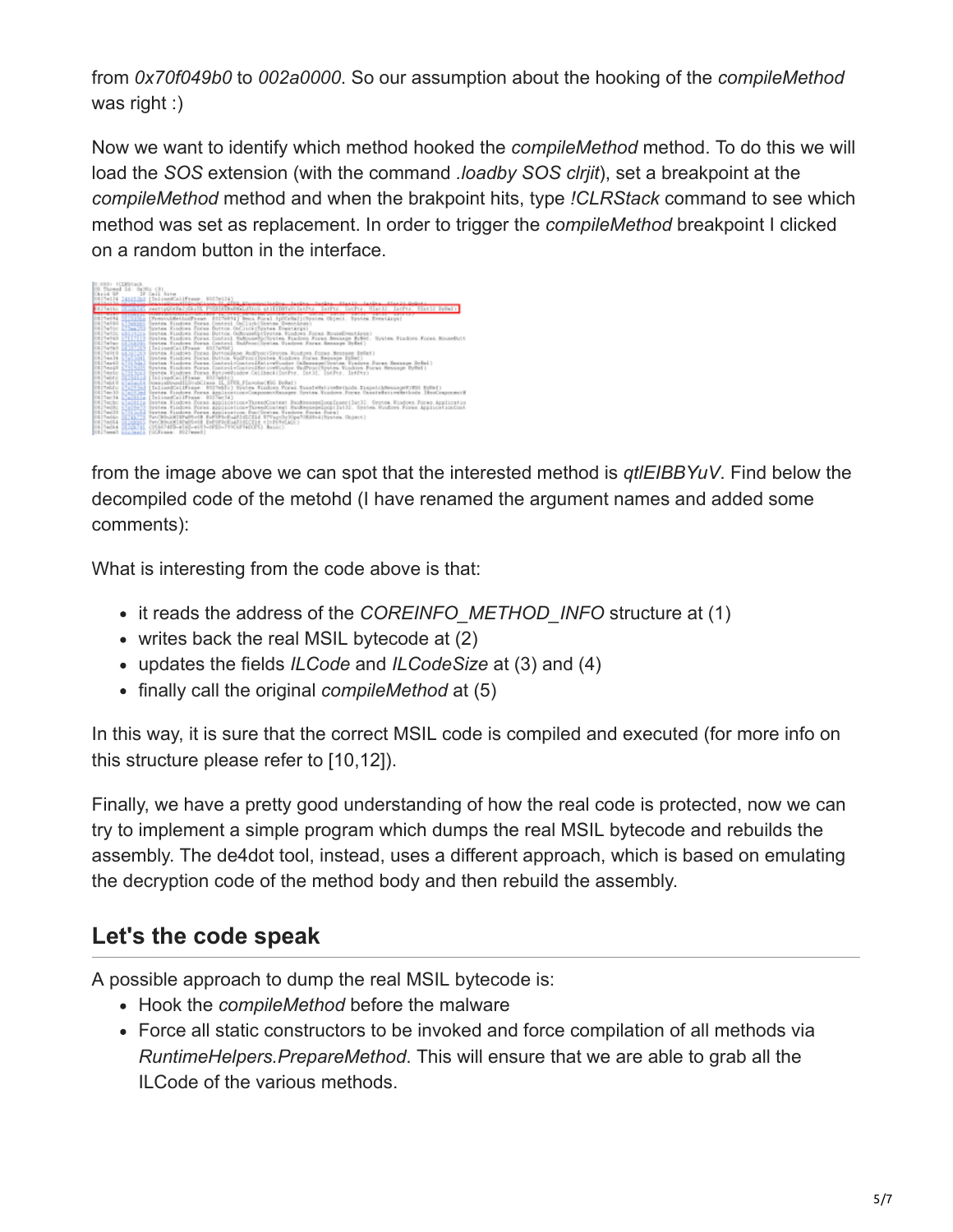- When the hook is invoked store the values of the fields ILCode and ILCodeSize. We have to record also which method is currently compiled, this is done with the code *getMethodInfoFromModule* from [10].
- Rebuild the assembly by using Mono. Cecil or dnlib (my choice)

However, for this specific case, I'll use a slightly different approach, which is not as generic as the previous one but it is simpler and more interesting imho :)

As we have seen from the code above, the *P9ZBIKXMsRMxLdTfcG.k6dbsY0qhy* is a dictionary of objects which contains the real MSIL bytecode as value and as key the address of the MSIL buffer. What we can do is to read the value of this object via reflection and rebuild the original binary. All this without implying the hooking of any methods :)

I have implemented a simple program that extracts those values via reflection, calculates the address of each method and rebuild the assembly. If you want to take a look it, here is the code.

After dumped the real MSIL, we can see that now the methods are not empty anymore:

| Charles Hard<br>(a) Falls (PRayers Submitted Co.<br><b>Color Ave., In a</b><br>(control permeterized and control<br>mata: and George<br>return truss            | <b>STATISTICS</b> |  |
|-----------------------------------------------------------------------------------------------------------------------------------------------------------------|-------------------|--|
| <b>Charles Avenue Inc.</b><br><b>A. All Productions</b>                                                                                                         |                   |  |
| EXERCISE KID, 74 KA, CHRONIAN AZA STRAT, EUROKZIA<br><b>Weight Directly Service</b> In Film (2)<br>anda leed Oashill<br>olds Pelos<br><b>HONTAGE - HARDER</b>   |                   |  |
| myService (Hilmographenic Scurch) (2), Formi constituted in Tormic Childrenic China (Editor conditional constitution), Tormic and Adolf Chi<br>return Ferminals |                   |  |

## **Conclusion**

The purpose of this post was to show how to analyse, in an effective way, a strongly obfuscate malware with the help of different tools and the knowledge of the internal working of the .NET framework.

As an alternative, if you want to obtain a de-obfuscated sample I encourage you to use the de4dot tool (and to read the code since this project is a gold mine of information related to the .NET internals).

At the time of this writing the sample is not correctly deobfuscated by de4dot due to an error in the string decryption step. To obtain a deobfuscated sample with the real method body, just comment out the string decryption step in *ObfuscatedFile.cs*.

Too often developers underestimate the power of reflection and as a result it is not uncommon to bypass protection (included license verification code) only by using reflection and nothing more :)

## **References**